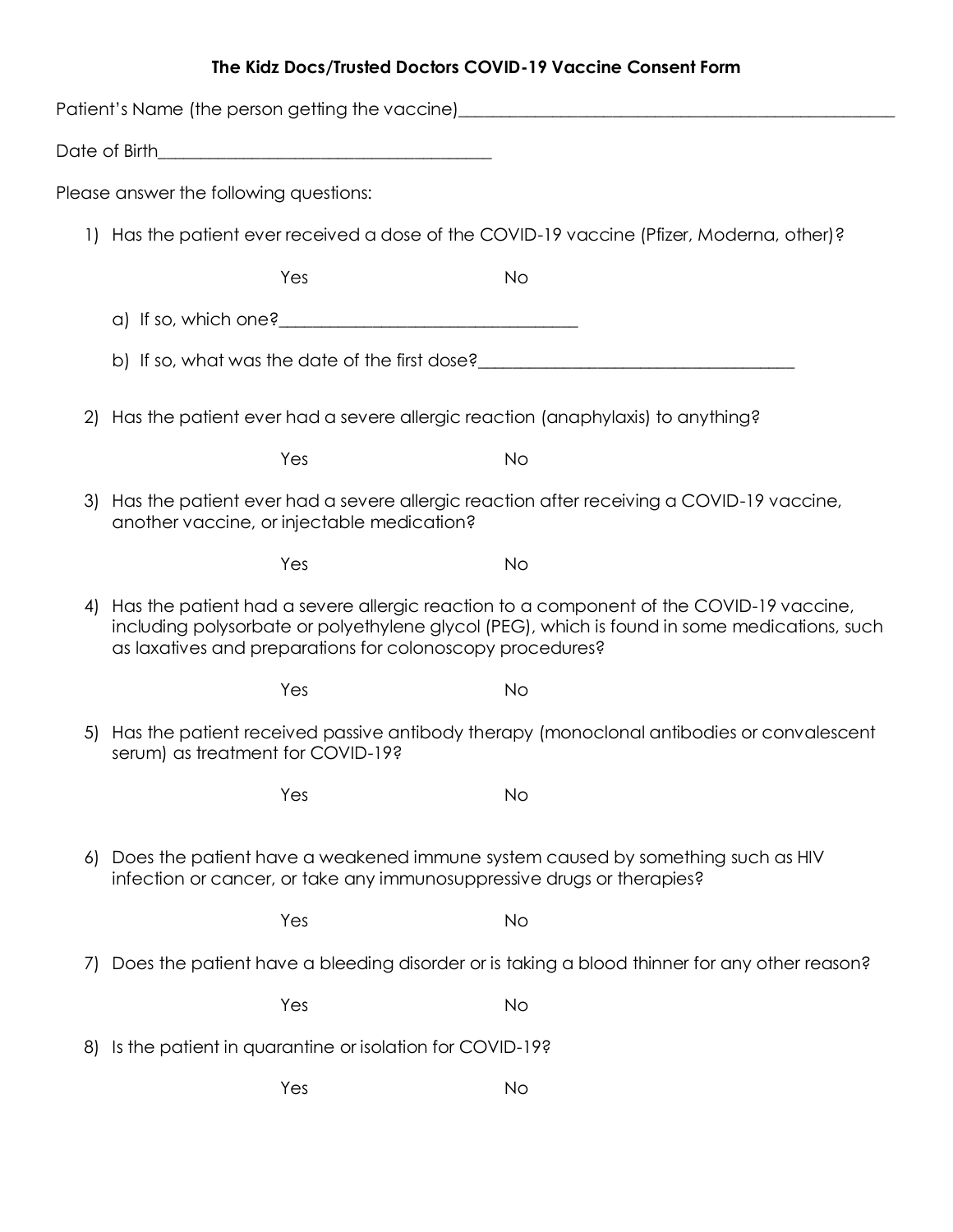## **Acknowledgment:**

I (the patient) agree to WAIT near the clinic location for 15 minutes after receiving the vaccine, or 30 minutes if there is a previous history of a severe allergic reaction to a vaccine or injectable medication.

I (the patient) understand that the vaccine is being given under an emergency use authorization from the FDA for patients over 6 months of age-15 years of age. The Pfizer COVID vaccine has received full FDA approval for patients over 16 years of age. It is possible, though unlikely, that final approval of the vaccine will not ultimately be given for patients from 6 months-15 years of age.

I (the patient) understand this vaccine requires two doses and that due to vaccine supply shortages The Kidz Docs/Trusted Doctors will not be able to guarantee that I (the patient) will be able to receive a second dose. The Kidz Docs/Trusted Doctors will work to acquire adequate doses but can not guarantee that we will receive their requested amounts from the manufacturer because of supply chain restrictions outside of their control.

I (the patient) understand there are no guarantees this vaccine will provide immunity to me, and that I (the patient) should continue protective measures including masking, social distancing, and handwashing. The Kidz Docs/Trusted Doctors makes no warranties, express or implied, including but not limited to, implied warranties of merchantability or fitness for a particular purpose regarding the vaccine or its effectiveness.

I (the patient) certify that I (the patient) do not have any contraindications to receiving this vaccine as outlined in the vaccine information sheet, including but not limited to a history of significant allergic reactions to a previous COVID-19 vaccine or any of its components.

I (the patient) understand that the common risks associated with the COVID-19 vaccine include, but are not limited to, pain, redness or swelling at the site of injection, tiredness, headache, muscle pain, chills, joint pain, fever, nausea, feeling unwell, or swollen lymph nodes (lymphadenopathy). I (the patient) understand that the vaccine may cause a severe allergic reaction which can include anaphylaxis (difficulty breathing), swelling of the face and throat, a fast heartbeat, a rash all over the body, dizziness, and/or weakness. I (the patient) understand that these may not be all the side effects of the COVID-19 vaccine as the vaccine is still being studied in clinical trials. I (the patient) also understand that it is not possible to predict all possible side effects or complications which could be associated with the vaccine. I (the patient) understand that the long-term side effects or complications of this vaccine are not known at this time.

I (the patient) will contact my physician or go to an urgent care or emergency room for assistance if I (the patient) have any concerns or adverse reactions.

I (the patient) understand that there are no data on the safety of COVID-19 vaccine in pregnant or lactating women and I (the patient) have consulted with my personal physician for information on the risk and benefits of the vaccine. I (the patient) further understand that The Kidz Docs/Trusted Doctors will not be liable to the patient of the patient's fetus/child for any harm related to acceptance of the vaccine.

I (the patient) understand Trusted Doctors and its Divisions (including The Kidz Docs) is immune under both Federal and State law from liability related to this vaccine. This means that I (the patient) will not be compensated by Trusted Doctors and its Divisions for any adverse effects experienced.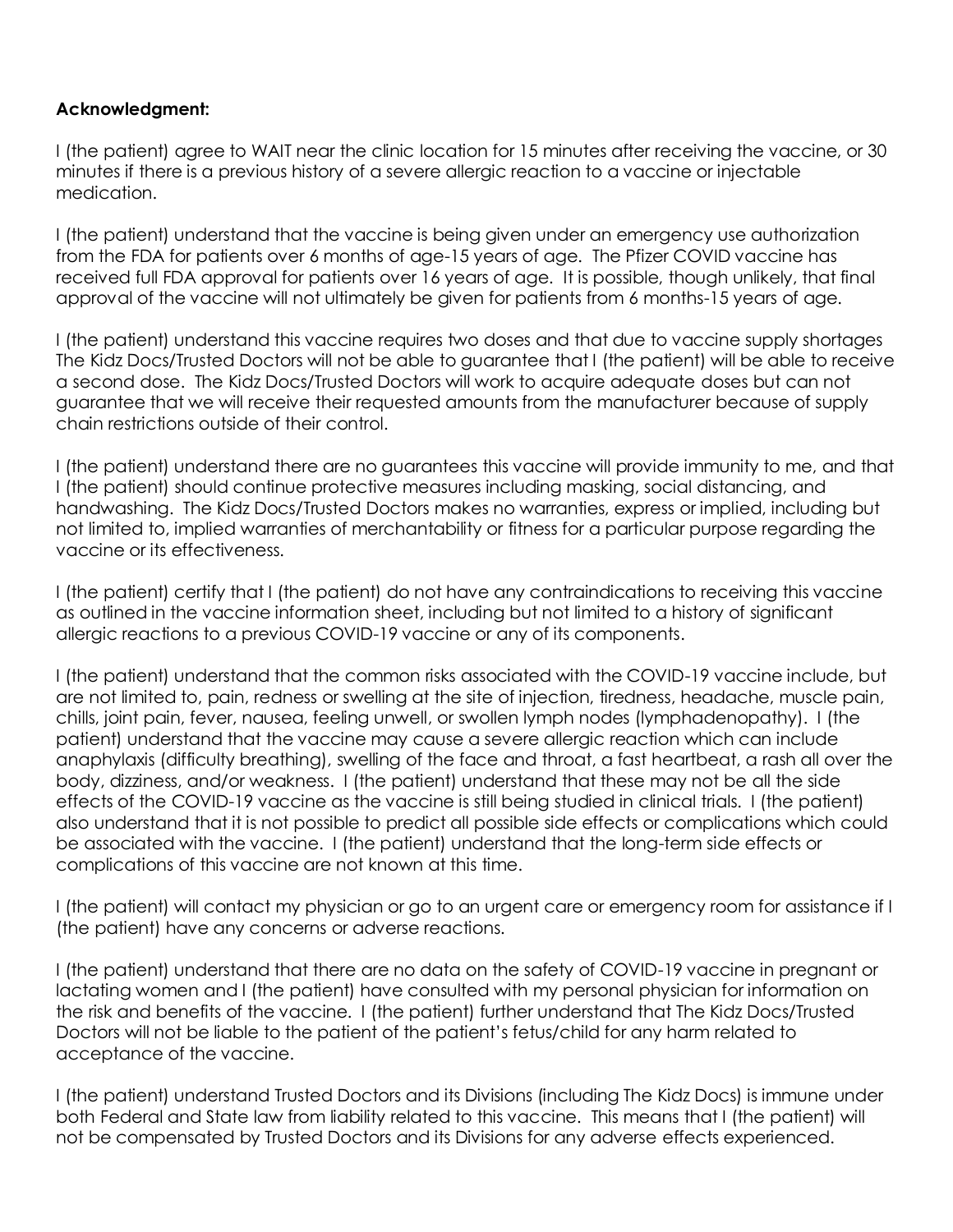I (the patient) understand that the vaccine is given by The Kidz Docs, a division of Trusted Doctors. The owner and/or operator of this site, their affiliates, officers, directors, employees, and agents expressly disclaim any responsibility for the vaccination. My consent is given in light of this knowledge, and in consideration of The Kidz Docs/Trusted Doctors giving the COVID-19 vaccine. I (the patient), for myself and my heirs and family members, administrators, trustees, executors, assigns and successors in interest do hereby agree to release and hold harmless Trusted Doctors, its subsidiaries, division, affiliates, successors, assigns, officers, trustees, employees, volunteers, and agents from any and all demands, damages, losses, costs, expenses, obligations, liabilities, claims, actions, and cause of action (whether any of which is groundless or otherwise) of any nature whatsoever (including, without limitation, reasonable attorney's fees and court costs) by reason of or resulting, in any way, from any and all acts, accidents, events, occurrence, omissions, and like related to, or arising out of, directly or indirectly, my receipt of the COVID-19 vaccine.

I (the patient) understand that The Kidz Docs/Trusted Doctors will be required to report any reaction or side effects experienced to state and Federal authorities and consent to this disclosure. I (the patient) further understand and agree that The Kidz Docs/Trusted Doctors is required to submit COVID-19 vaccine administration data to the Virginia Immunization Information System (VIIS), and report moderate and severe adverse events following vaccination to the Vaccine Adverse Event Reporting System (VAERS).

I (the patient) was provided an opportunity to ask questions, which were answered to my satisfaction. I (the patient) understand the benefits and risks of the vaccine and request the vaccine be given to me.

# **WHAT TO DO IF YOU HAVE A REACTION TO THE COVID-19 VACCINATION**

--Most people have side effects from the vaccination, but these usually only last 24 – 48 hours after receipt of the vaccination. A few people may have no side effects at all. Most people will experience pain, redness and/or soreness at the injection site. Many people will have a headache, fever, chills, muscle pain and/or fatigue from the vaccine, particularly after the second dose. A few people will have nausea or swollen lymph nodes (lymphadenopathy). --In rare circumstances, the vaccine may cause a severe allergic reaction which can include anaphylaxis (difficulty breathing), swelling of the face and throat, a fast heartbeat, a rash all over the body, dizziness and/or weakness.

#### **What should you do if you have a reaction?**

If you experience any of the following:

- --Red, sore arm at and around the injection site:
- --Apply an ice pack to the affected area for comfort.

--If condition does not improve or worsens in 24 to 48 hours, call your physician.

--Fever, achiness, fatigue and/or headache:

--For adults 16 and over: Take the non-prescription product that you would usually use for discomfort or fever relief as needed.

--If condition does not improve or worsens in 24 – 48 hours, call your physician.

--Unusual or severe reaction (for example, hives, difficulty breathing, wheezing, allergic reaction): --Immediately call your physician, call 911 or go to the emergency room or nearest urgent care center. --In addition, you may report vaccine side effects to the FDA/CDC Vaccine Adverse Event Reporting System (VAERS). The VAERS toll-free number is 1-800-822-7967 or report online to https://vaers.hhs.gov/reportevent.html

## **Information about the COVID-19 Vaccine**

**The COVID-19 vaccines are not live virus vaccines so the vaccines cannot infect anyone with COVID-19.** 

**All needles and syringes are sterile, are one-time use and are safely discarded.**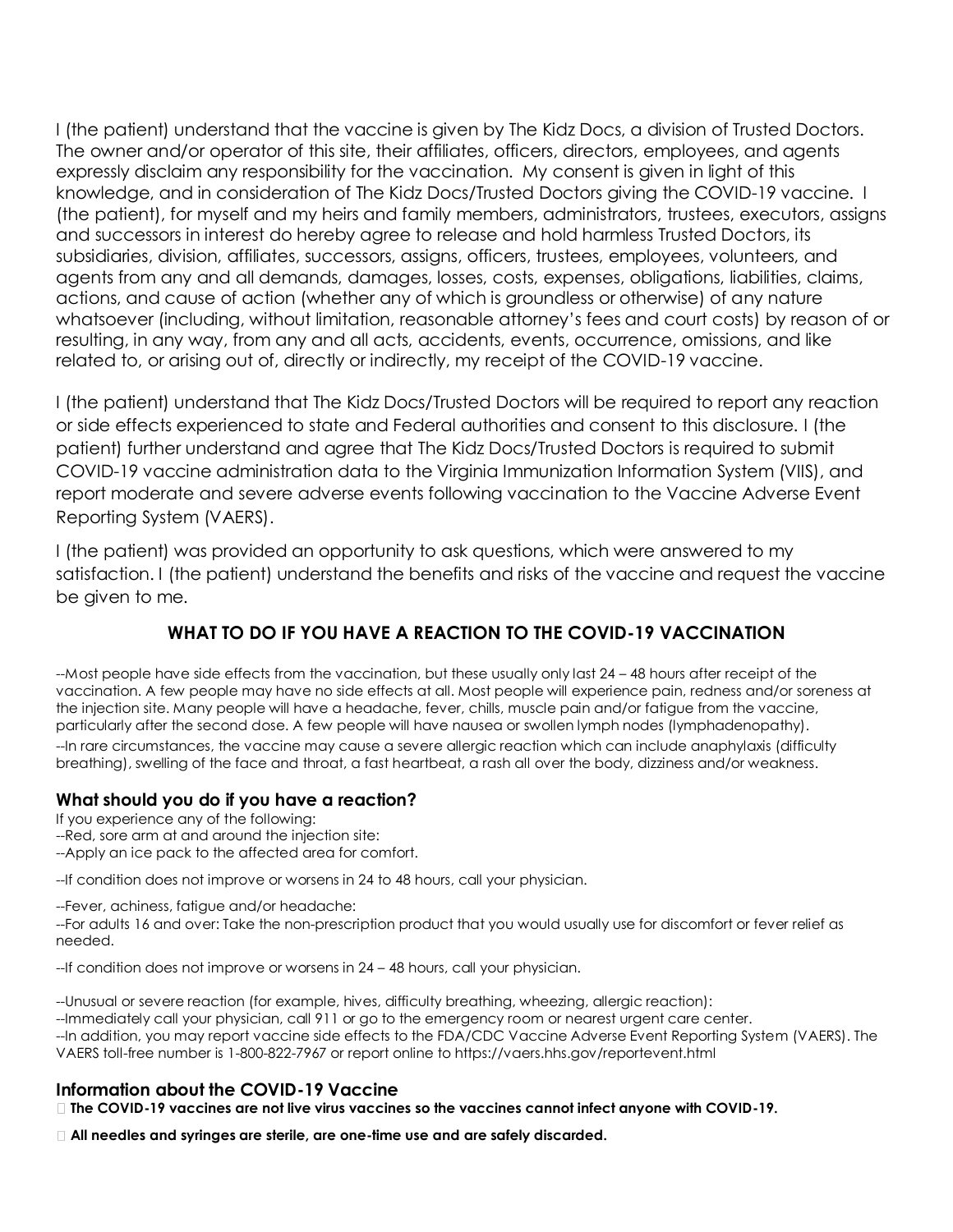**According to data, the COVID-19 vaccine has approximately a 94% success rate in completely protecting those who receive it. The remainder have partial protection and will have greatly lessened symptoms if they do contract COVID-19.** 

**The vaccine will begin to provide protection about one to two weeks after the second shot of the series is given.** 

**At this time, we do not know how long the COVID-19 vaccine is effective for, so you may need future vaccines to remain protected.** 

**While the COVID-19 vaccination does provide protection against infection or greatly lessened symptoms if you contract COVID-19, you should continue to practice hand hygiene and use appropriate personal protective equipment (PPE).** 

I (the patient or parent/guardian if patient is under 18 years of age) have read, understand and agree to all of the above and I (the patient or parent/guardian if patient is under 18 years of age), hereby give my consent to the staff of Trusted Doctors to give the patient a COVID-19 vaccine.

Signature of Patient (or parent/guardian if patient < 18 yrs): \_\_\_\_\_\_\_\_\_\_\_\_\_\_\_\_\_\_\_\_\_\_\_\_\_\_\_\_\_\_\_\_\_\_\_\_\_\_\_\_

Name of Signer: \_\_\_\_\_\_\_\_\_\_\_\_\_\_\_\_\_\_\_\_\_\_\_\_\_\_\_\_\_\_\_\_\_

If patient under 18 years of age, relationship to the patient:

Date: